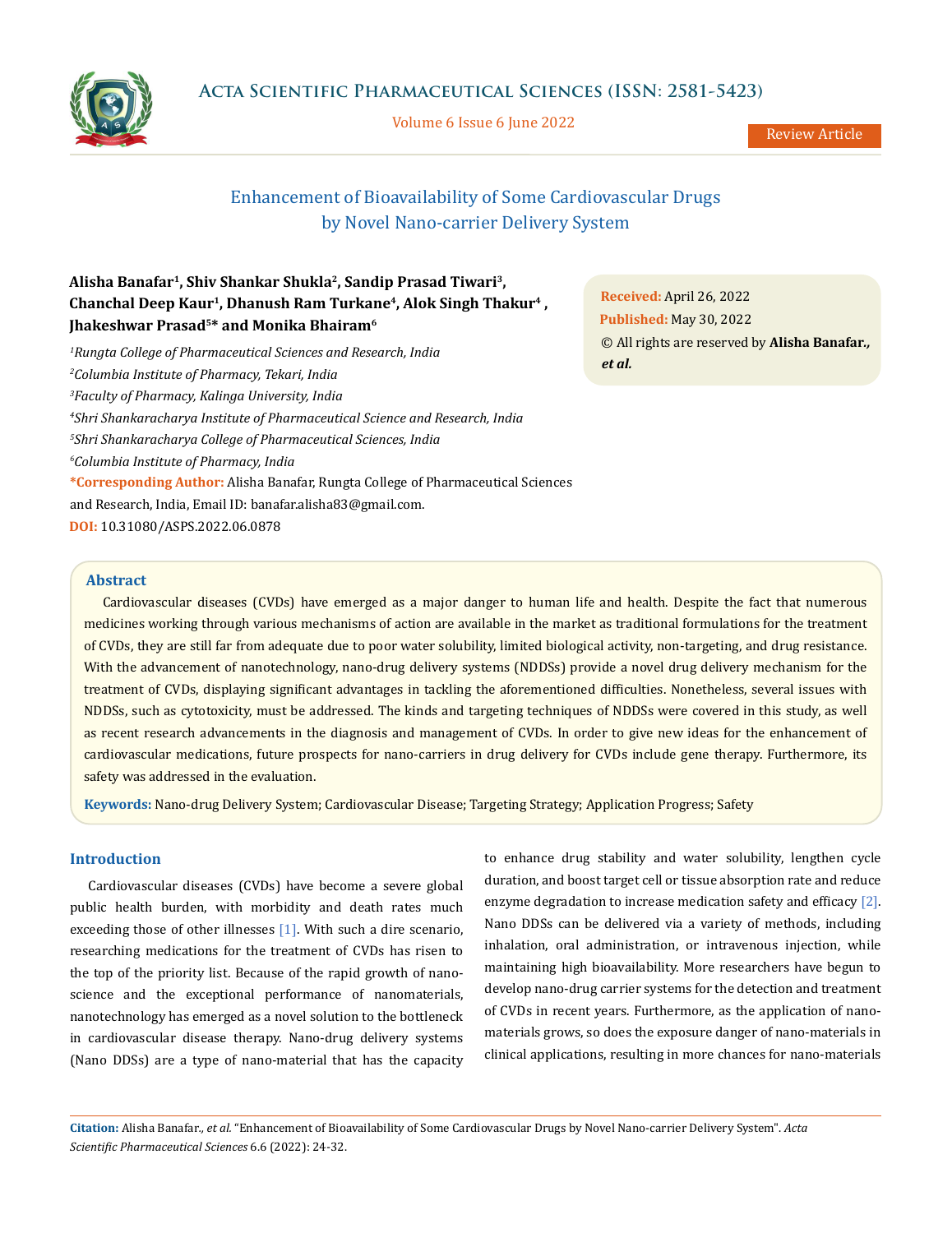to interact with blood vessels, blood, and its components, which will have a significant influence on human health. Therefore, this article mainly introduced the different types of NDDSs, their targeting strategies and application in CVDs, and the safety of nano-materials was discussed as well.

#### **Types of the nano DDSs**

NDDSs are materials that have at least one dimension at the nanoscale scale (1-100 nm) or are made up of them as fundamental units in three-dimensional space  $\left[3\right]$ . Nano DDSs have become a research hotspot in the fields of pharmacy and contemporary biomedicine as an effective technique of optimizing medication delivery  $[4]$ . The study of NDDSs has lasted more than 40 years, yielding a plethora of nano-drug carriers. The nano-materials utilized in Nano DDSs are classified as organic, inorganic, or composite materials based on their composition. The following is a description of several common Nano DDSs and their characteristics.

## **Liposomes**

Liposomes are lipid vesicles composed of an organized phospholipids bilayer with a cell-like structure  $[5]$ . Liposomes have several benefits as a form of drug carrier, including non-toxicity, non-immunogenicity, sustained-release medicines, extending drug action time, modifying drug distribution *in vivo*, enhancing drug treatment index, minimizing medication adverse effects, and so on  $\lceil 6 \rceil$ . Liposomes are not only simple to create for the trapping of hydrophilic and ionic compounds, but they are also compatible with hydrophobic drugs [7]. Hydrophobic medications can be encased in the bimolecular structure of phospholipids, whereas hydrophilic drugs, particularly those encoding genes, can be linked to the hydrophilic portion of liposomes. Different lipid materials may be modified to alter particle size, potential, and surface chemistry. Cationic liposomes are positively charged, implying that they may cause dose-dependent cytotoxicity and inflammatory reactions, and as a form of complex, they may interact non-specifically with negatively charged serum proteins. Neutral lipids and pH sensitive liposomes  $[8]$  are two approaches to addressing the aforementioned issues. Micellar Polymer Codelivery System Polymer nanoparticles, another kind of drug carrier, may be divided into non-biodegradable and biodegradable compounds [9]. Poly (lactic-co-glycolic acid) (PLGA), polyvinyl imine (PEI), polycaprolactone (PCL), polyvinyl alcohol (PVA), and other synthetic polymer materials are often used. These polymers

are biocompatible, non-toxic, and teratogenic. Its breakdown products, including oligomerization and end products, are not harmful to cells and may coexist peacefully with the majority of medications. Polysaccharides, peptides, Chol and cyclodextrin inclusion complexes are the most common types of natural polymers. Polymer nanoparticles are stable in the core and can be employed to intercept insoluble medicines [10]. They are typically generated by self-assembly of Amphiphilic block copolymers. The stable structure of polymer nanoparticles is favorable to particle size uniformity and drug release control, and it can successfully withstand the effects of the gastrointestinal environment during oral delivery. Their nano-scale and vast surface area facilitate medication absorption in cells and improve bioavailability. Unfortunately, certain polymer nanoparticles have downsides. Chitosan, a natural polymer, for example, is incompatible with biologic fluids, which might cause particle disintegration and lower operating efficiency. Its shortcoming can be remedied by structural adjustments. The compound, which combines chitosan and polyethylene glycol, exhibits a distinct endocytosis and macrophage phagocytosis mechanism. Furthermore, modifying chitosan with a polypeptide can boost its working efficiency [11].

## **Macromolecules in dendritic networks**

Macromolecules are synthetic, come in a variety of shapes, and are frequently branching. Macromolecules in the shape of spheres can be organized in mono-disperse space and are commonly utilized as nano-carriers for the delivery and dissolving of insoluble targeted medicines. Dendritic macromolecules with distinct branch structures are also mono-dispersed and have a controllable molecular weight. Furthermore, the package has a significant number of ready-made surface functional groups and a hydrophobic environment, making it an ideal drug delivery medium. Dendritic macromolecules are widely employed in biomedical and pharmaceutical industries due to their good biological characteristics, although the presence of surface cationic charge restricts their clinical utility [12].

## **Nano-materials made of metal**

Gold and silver nano-materials are the most often utilized metal nano-materials, and they come in a variety of shapes such as nanoparticles, nanorods, nano-capsules, nanocuboids, and nanowires [13]. Aside from being employed as a nano-contrast agent for CT and surface enhancement, Raman spectroscopy, gold

**Citation:** Alisha Banafar*., et al.* "Enhancement of Bioavailability of Some Cardiovascular Drugs by Novel Nano-carrier Delivery System". *Acta Scientific Pharmaceutical Sciences* 6.6 (2022): 24-32.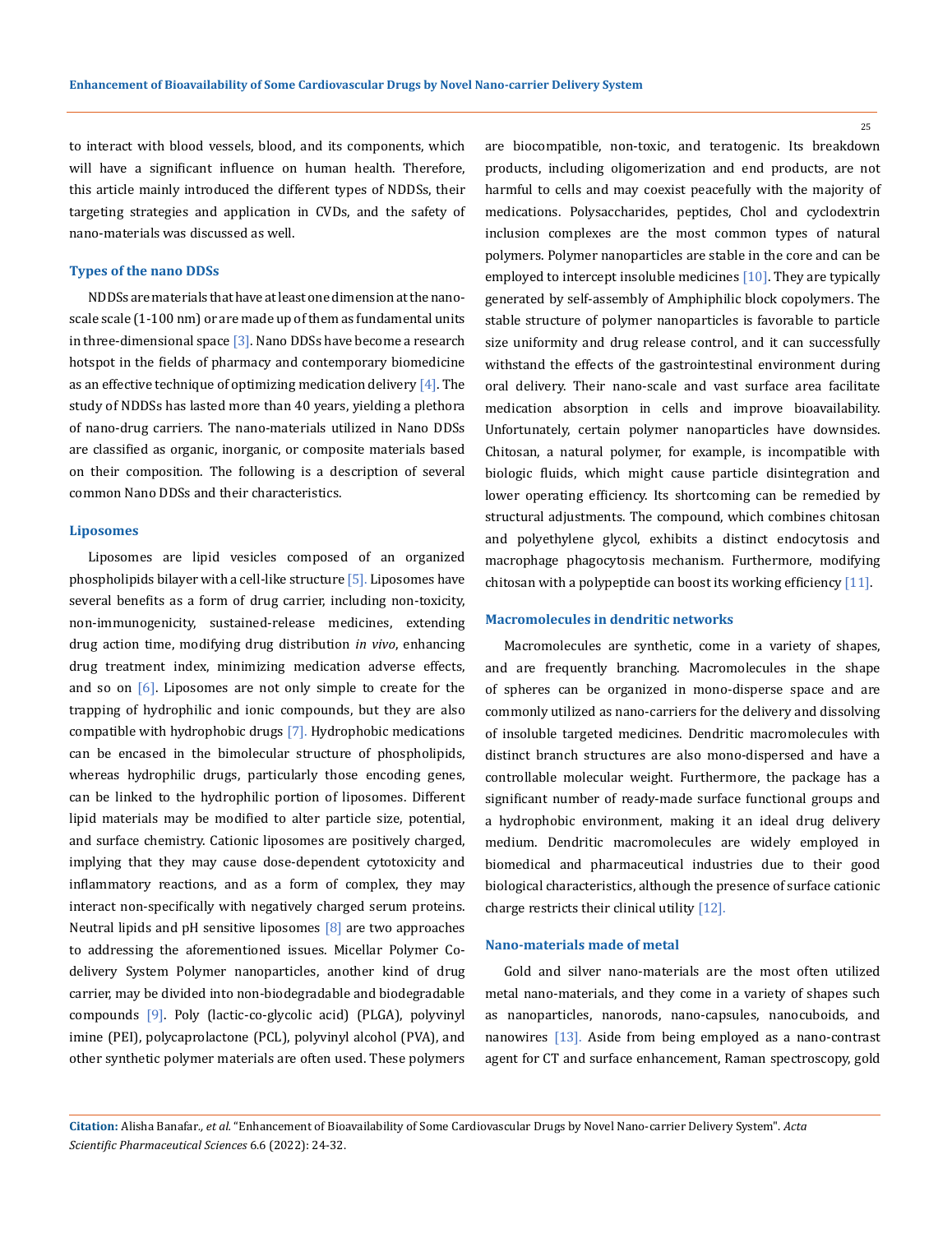nano-materials are also used in photo thermal treatment of tumors and rheumatoid arthritis. According to several research, the primary application sectors of silver nanoparticles were antibacterial, anti-infection, and anti-tumor  $[14]$ . Furthermore, to facilitate targeted medication delivery, certain therapeutic medicines can be physically inserted into hollow gold or silver nanostructures or chemically attached to the surface of nanoparticles. However, the clearance of gold nanoparticles in the human body is too slow, and the toxicity of silver ions *in vivo* restricts their use in the treatment of chronic disorders [15].

## **Inorganic Nano-materials which is not metallic**

Quantum dots, iron oxide, silicon, grapheme, and other inorganic non-metallic nano-materials are examples [16]. Because of their distinctive luminous features, quantum dots (QDs), or semiconductor nanocrystals, are mainly focused on fluorescence imaging, whereas iron oxide nanoparticles are primarily focused on the investigation of novel MRI contrast agents [17]. Because of their enormous surface area and porous structure, mesoporous silicon nanoparticles have gotten a lot of interest in disease therapy in recent years. Through the incorporation of various functional groups, these inorganic nanomaterials can be employed to increase the transport efficiency of medicines and genes in mammalian cells. In the meanwhile, they are proposed as a type of shared carrier with development potential. However, the bio-safety of inorganic non-metallic nanoparticles would be a significant barrier to their clinical use [18,19].

#### **Nanomaterials composites**

In addition to the nanoparticles mentioned above, the fabrication of composite nanomaterials with varying characteristics is being investigated in a number of research. Metal or inorganic nonmetallic nanoparticles, for example, are mixed with polymer or lipid nanomaterials to create multifunctional NDDSs that contain both medicinal medicines and contrast agents. Organic materials are used to decorate or modify metal and inorganic nanomaterials in order to increase their physical and chemical characteristics, *in vivo* kinetic behavior, and biocompatibility. Some NDDSs with unique structures and functionalities may be created by combining various metals and inorganic elements [20].

## **The NDDSs' targeting strategy**

The targeted design of Nano DDSs focuses on the early identification and management of cancer, but new research has claimed that lesion cells or tissues of CVDs may also be targeted, even more easily than tumor tissues with many physiological barriers.



**Figure 1:** Common types of nano-drug carriers.

Because of these preparations, the metabolic duration of nanotransporter medications in the bloodstream may be extended. The rate of such targeted nano-transporter medications may be managed to operate longer by altering pH value [21], temperature, light, ultrasound, or biological enzyme. Passive targeted transport is mostly based on the effects of high permeability and high retention (EPR). EPR refers to the tendency of certain chemicals or particles to collect in tumor tissues [22]. In normal tissue, the microvascular endothelial cell space is thick and unbroken, and NDDSs loaded with medication, often of large molecular weight, are difficult to move through the vascular wall. The tumor tissue is densely packed with blood vessels but lacks structural integrity [23]. Those drug-loaded NDDSs in high molecular weight can selectively pass through the vascular wall and remain in the tumor tissue. A large number of studies have shown that nano-drug carriers with particle size <100 nm can be located and targeted to solid tumor tissues by EPR. When compared to the direct injection approach, the nano-drug carrier can enhance drug accumulation in tumor tissue by more than tenfold, considerably boosting bioavailability [24]. However, it has been revealed that the EPR effect may be exploited in a variety of CVDs other than malignancies. For example, in various CVD courses, the onset and progression of AS is a chronic inflammatory process in which vascular permeability is frequently enhanced, which is quite similar to that of solid tumors. Vascular endothelial permeability allows Nano DDSs to be delivered from the lumen side to the inside of the plaque. In addition, the nanodrug carriers that enter the blood are swallowed by inflammatory

**Citation:** Alisha Banafar*., et al.* "Enhancement of Bioavailability of Some Cardiovascular Drugs by Novel Nano-carrier Delivery System". *Acta Scientific Pharmaceutical Sciences* 6.6 (2022): 24-32.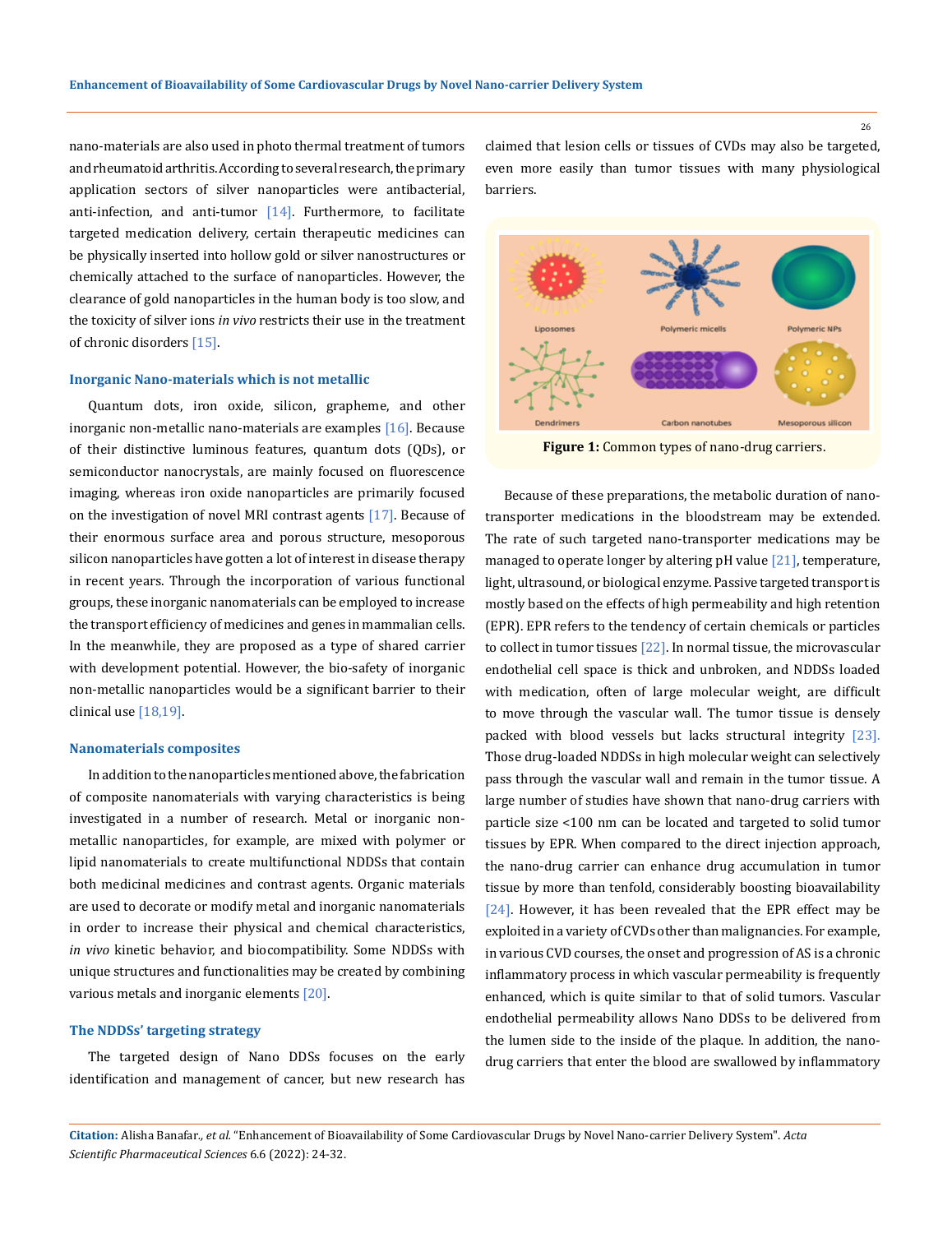27

cells (monocytes or macrophages), and these drug-carrying cells travel to plaque inflammation, allowing medications to be given in a different method [25].

Because of the size and surface properties of certain nanomaterials, they are rapidly removed in the blood upon intravenous administration, making nanomaterials unsuitable for medications with lengthy cycle durations. In this scenario, nanocoating technology may be used to disguise the nano-system, and the rate of administration of the coating agent can also be regulated and altered. This method is well suited to the treatment of Nano DDSs. Developers on Nano DDSs have employed poly (ethylene glycol) (PEG) in particle design. In fact, PEG is a flexible hydrophilic polymer that can form a hydrated layer when grafted onto the surface, effectively reducing the adsorption of proteins on the surface  $[26]$ . The tissue plasminogen activator is encased in the nanoparticles, which conceals the nano-system to some extent, shielding it from inactivation by plasma inhibitors and extending the half-life [27]. Shear-Induced Targeting Studies have shown that as the intima grows outward (toward the lumen) in CVDs such as advanced atherosclerosis or myocardial infarction, thrombosis or micro thrombus occurs, stenosis of the blood vessels occurs, and blood flow rate through the plaque increases, and thus the fluid shear force increases. The normal vasculature has a mean blood fluid shear force of 70 dynecm2, whereas AS plaque stenosis has a blood fluid shear value of up to  $1,000$  dyne/cm  $[28]$ . As a result, by using the differential in blood fluid shear force between AS plaque and normal blood arteries, the design of blood fluid shear-sensitive nanoparticles can enable physicochemical targeting. The drugloaded nano-scale can retain structural stability in normal blood vessels, and the configuration change may be used to release the medicine through the blood circulation to the AS plaque under the effect of strong blood fluid shear force. Inspired by platelet activation and adherence to plaque blood vessels caused by local high blood fluid shear stresses in AS plaques, the researchers created a nanoparticle aggregate that can be produced locally in plaques [9. The scientist's first synthesized PLGA nanoparticles with a particle size of around 180 nm and entrapped tissue plasminogen activator, then spray dried them to generate a PLGA nanoparticle aggregate with a particle size of 3.8 nm. When the nanoparticles were subjected to the AS plaque's local high fluid shear stress, they dissolved into 180 nm PLGA nanoparticles and relied on the strong penetrability of the tiny particle size nanoparticles to penetrate

the plaque's local thrombus. The thrombolytic effect increased effectiveness, considerably lowered the dosage necessary for thrombolysis, and minimized thrombolytic adverse effects. The endothelial gap in ischemic myocardium expanded, affecting blood flow shear, and the concentration of polysaccharide from Ophiopogon japonicus in ischemic myocardium was twice as high as in normal rats [30].

## **Magnetically guided**

Magnetically guided nanoparticle targeting is an intriguing "pseudo passive" approach. The introduction of an external magnetic field can theoretically drive magnetic nanoparticles to the illness location. This technique appears to be favorable for CVDs, according to recent research [31]. Iron oxide particles, super paramagnetic iron oxide nanoparticles, ultra-small super paramagnetic iron oxide nano-carriers, and extremely tiny super paramagnetic iron oxide nanoparticles are all examples of nanoparticles. The ultra-small super paramagnetic iron oxide nanoparticles outperformed the other groups in terms of vascular wall penetration and plaque retention. According to some studies, the external magnetic field aids in the movement of particles from the cell-free layer, which lacks red blood cells, to the artery wall. Active Vascular Endothelial Cell Targeting Vascular endothelial cells are activated in an inflammatory state at various phases of CVD. When compared to normal vascular endothelial cells, certain small molecules such as intercellular adhesion molecule-1 (ICAM-1), vascular adhesion molecule-1 (VCAM-1), integrins, selections, and others are frequently over expressed, providing an active target for Nano DDSs [32,33].

It has been demonstrated that conjugating a lung-targeted single-stranded variable fragment/liposome with a platelet endothelial cell adhesion molecule-1 (PECAM- 1) antibody improves liposome transport to the pulmonary circulatory system and strengthens its anti-inflammatory effects. Before being taken up by endothelial cells, the nanoparticles were able to bind to areas of inflammation [34]. Based on the pathogenic characteristics of elevated ICAM-1 expression in AS early vascular endothelial cells. Through the particular activity of anti-ICAM-1 and ICAM-1, studies have revealed that the liposome might accomplish active targeting of vascular endothelial cells and AS plaques. However, competing binding of circulating white blood cells to the ICAM-1 site and blood flow shearing may limit liposome targeting to AS

**Citation:** Alisha Banafar*., et al.* "Enhancement of Bioavailability of Some Cardiovascular Drugs by Novel Nano-carrier Delivery System". *Acta Scientific Pharmaceutical Sciences* 6.6 (2022): 24-32.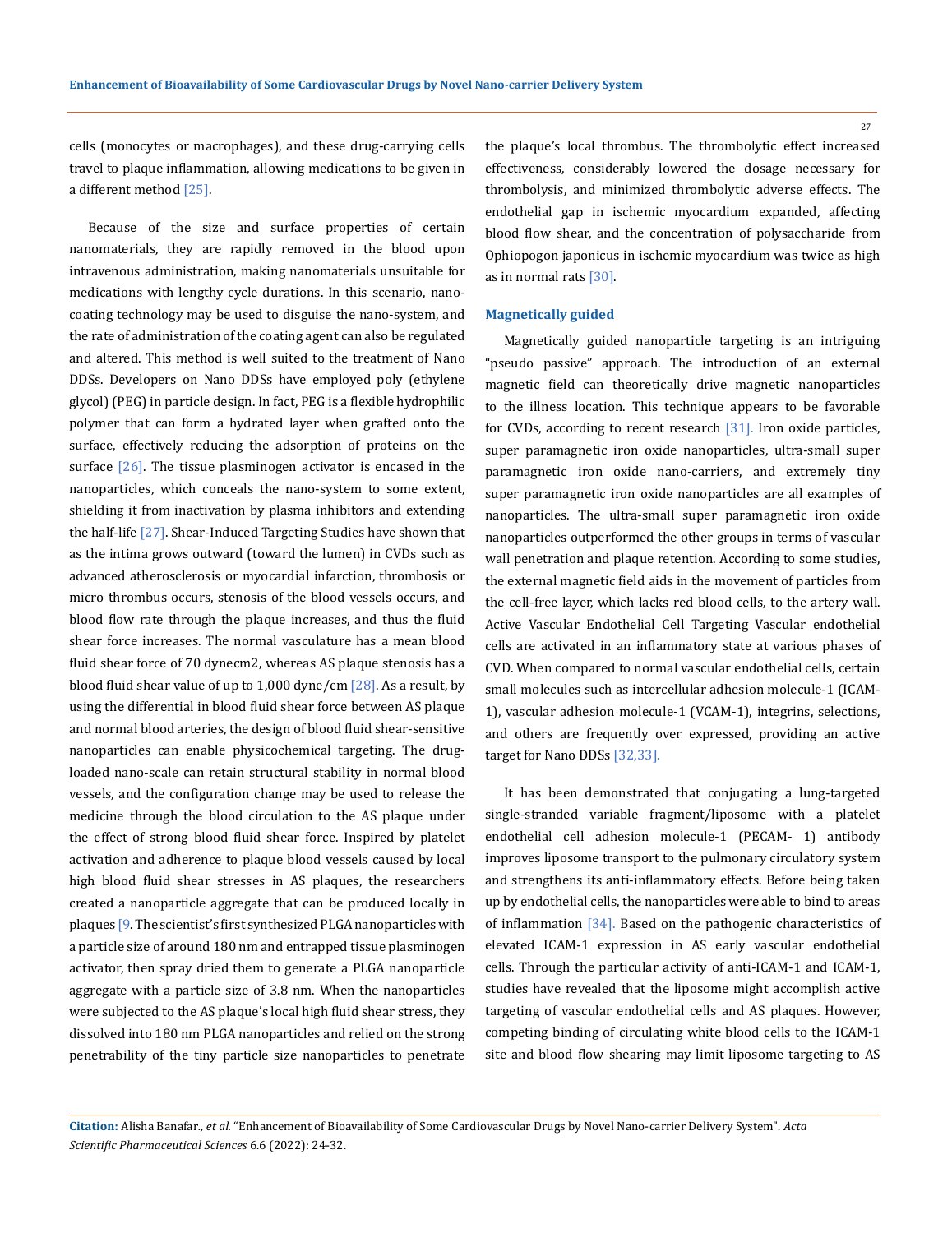plaques. The authors improved the active targeting efficacy of liposomes by assessing liposome particle size, antibody and lipid ratio. E-selecting is a surface glycoprotein of endothelial cells that can stimulate the attachment of monocytes/macrophages and lymphocytes, resulting in an inflammatory response and the onset and progression of CVDs. E-selectin is potentially a potential target for nano-transport medicines. Functional liposomes containing mouse H18/7 mAb (E-selectin-specific antibody) were employed to act on interleukin (IL)-1b-activated human umbilical vein endothelial cells and non-interleukin (IL)-1b-activated human umbilical vein endothelial cells (IL) Human umbilical cord vein endothelial cells stimulated by -1b It was shown that functional liposomes have a 275-fold greater capacity to target activated human umbilical vein endothelial cells than non-activated cells. When there is a myocardial infarction or heart failure, AT1 levels rise in the myocardium. The ligand on these liposomes is a string of amino chain sequenced Gly-Asp-Arg-Val-Tyr-Ile-His-Pro-Phe (AT1 receptor binding sequence), which might drive the nanoparticles to the infarction site [35].

## **Active targeting of macrophages or foam cells**

Macrophages, also known as foam cells, play an important part in the development of AS. In the early stages of AS, mononuclear/ macrophages were attracted to activate vascular endothelial cells, and several inflammation-related receptor molecules, such as CD44 and interleukin-4 (IL-4) receptors, were over expressed in an inflammatory milieu. The use of Nano DDSs for imaging and medication administration to macrophages or foam cells will aid in the monitoring of disease progression and pharmacological therapy in AS.



**Figure 2:** Diagrammatic sketch of active targeting. The surface of the nano-carrier is grafted with a targeting ligand, which is strongly bound to the selective cell surface by ligand-receptor binding.

## **Application of the NDDSs in the diagnosis of CVDs**

- Early, quick, and precise identification is critical for successful CVD prevention and therapy. In recent years, there has been a growing interest in the use of molecular imaging in the diagnosis of CVDs. New contrast agents, in addition to the ongoing improvement of various imaging systems, are critical to real-time, quick, high sensitivity, and high resolution diagnostics. Nano-contrast agents provide the following benefits over traditional contrast agents:
- In vivo stability, controllable distribution, and prolongation of contrast agent or drug half-life;
- Controllable physical and chemical features (such as chemical composition, size, and imaging performance);
- Certain identification of specific biomolecules;
- Capability of multimodal imaging realization;
- Values in personalized diagnosis and therapy.
- The contrast agent can be directed to the lesion area in the early stage of the disease for magnetic resonance imaging (MRI), X-ray imaging, fluorescence imaging, and contrastenhanced ultrasound (US) imaging by designing specific nanoprobes with the unique chemical signal molecules of diseased tissues determined by pathological studies [36].

## **Magnetic resonance imaging (MRI)**

Magnetic resonance imaging is a noninvasive, safe, and high resolution imaging technology that is useful for soft tissue imaging. However, the sensitivity of MRI is not high (10−3-10−9M). The complexes of gadolinium commonly used in clinical.



**Figure 3:** Abridged general view map of targeted nanoparticles engineered for imaging and drug delivery.

**Citation:** Alisha Banafar*., et al.* "Enhancement of Bioavailability of Some Cardiovascular Drugs by Novel Nano-carrier Delivery System". *Acta Scientific Pharmaceutical Sciences* 6.6 (2022): 24-32.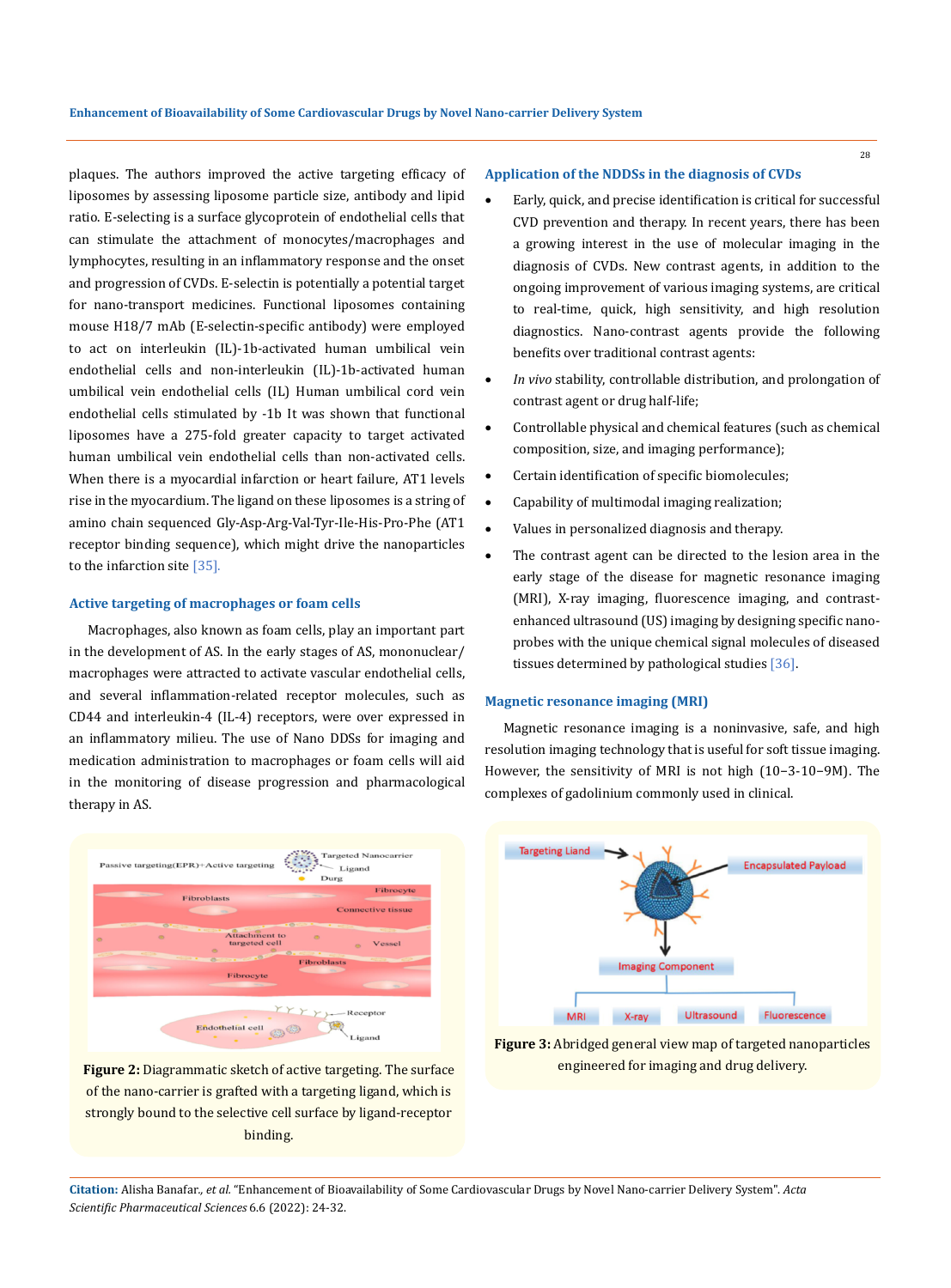A multifunctional nano-carrier has a ligand for cellular targeting as well as an encapsulated payload for therapeutic drug delivery. The imaging components, which can be contained in the inner payload, on the targeting ligand, or connected with the nanoparticle shell, are utilized as T1-weighted imaging contrast agents, and gadolinium has some nephrotoxicity. T2-weighted imaging contrast agents using Fe<sub>3</sub>O<sub>4</sub> nanoparticles are thought to be non-toxic  $\left[37\right]$ . They have excellent sensitivity, strong tissue compatibility, and super paramagnetism when compared to tinctures [38]. Targeted contrast chemicals are used to accumulate MRI probes in the target tissue at a high enough concentration (in micrograms to milligram's) to generate a high signal-to-noise ratio. After injecting magnetic nanoparticles into the body, it is revealed that vascular imaging may be conducted in the early stages of cardiovascular disease creation, and medications can be provided for therapy. As a result, its targeting to atherosclerotic plaque was improved, and it may now be utilized to identify thrombus early. Winter., *et al*. used paramagnetic nanoparticles targeting integrin avb3 to inject intravenously into high fat fed New Zealand white rabbits in order to identify neo vascularization in plaques [39].

#### **X-Ray imaging**

In the field of nuclear medicine, imaging using radionuclides is critical. Radio nuclides are not only sensitive, but they may also be quantified. The most frequent forms are positron emission tomography (PET) and single photon emission computed tomography (SPECT)  $[40]$ . To accomplish targeted imaging, radionuclide-labeled nanomaterials can already be employed to monitor the embolization process and the distribution of nanomedicine. The researchers, for example, employed 186Re-BMEDA and 99mTc-PEGylate-labeled doxorubicin liposomes to conduct SPECT, which can track drug distribution in the body as well as induce drug release. The nanoparticles may be employed by CT to detect the development of atherosclerotic plaques as well as to predict the prognosis. Galperin., *et al*. used a vein injection of iodine nanoparticles contrast agent (N1177) into mice. It was discovered that the contrast agent accumulated in macrophage rich tissue, as well as the signal of at heromatous plaques, could be greatly amplified, with the enhancement duration lasting more than 30 minutes. In 2016, 11-mercaptoundecanoic acid (11-MUDA) was used to encapsulate gold nanoparticles, and it was shown that gold nanoparticles may aggregate in foam cells of atherosclerotic plaques and boost imaging contrast  $[41]$ .

## **Fluorescence imaging**

Although optical imaging is a potent imaging modality with the benefits of no radiation, no invasion, excellent resolution, and superior controllability, its penetration is low. Fluorescence imaging is typically achieved by generating fluorescence signals with fluorescein. Because of their high penetrating power and safety, near-infrared fluorescence (NIRF) probes are frequently employed. They have been utilized in small animal life imaging systems as well as clinical tumor transformation. At the moment, a wide range of nano-drug carriers, such as liposomes, metal or non-metallic nanoparticles may contain NIRF and allow for optical imaging of blood arteries. Its use in cardiovascular disease imaging is becoming increasingly popular. McCarthy., *et al*. created a type of diagnostic and therapeutic nanoparticles by combining a group of near infrared light activated therapeutic (NILAT) with macrophagetargeted magnetic nanoparticles (MNP) [42].

#### **Ultrasound imaging**

When compared to fluorescence imaging, ultrasound imaging offers several inherent benefits in medical imaging, including safety, convenience, and real-time imaging. Nano-ultrasound imaging materials with vascular-related marker targeting have been created. For example, vascular ultrasound nanoparticles that can be targeted to high levels of vascular endothelial growth factor receptor expression. Not only does it enable clearer ultrasound imaging of tumor blood vessels, but it also promotes drug localization in blood vessels. Scientists created per fluorocarbon nanoparticles that target blood fibrin and include the thrombus medication streptokinase for thrombus diagnostics and treatment [43]. The drug-loaded particles, which have a diameter of around 250 nm and may be employed for ultrasonic imaging, are manufactured using an evaporation/dispersion process.

## **Multi-modal bioimaging**

At the moment, multi-modal imaging technology that combines several types of imaging technologies can have synergistic effects, delivering more complete and accurate image information for accurate diagnosis and precise treatment of CVDs. It was discovered, for example, that 64Cu-labeled SPIOloaded doxorubicin nanoparticles may be employed for MRI and PET. Cy5, sputum, and folic acid have been found to be able to be encapsulated in gold nanoparticles to produce trimodal optical

**Citation:** Alisha Banafar*., et al.* "Enhancement of Bioavailability of Some Cardiovascular Drugs by Novel Nano-carrier Delivery System". *Acta Scientific Pharmaceutical Sciences* 6.6 (2022): 24-32.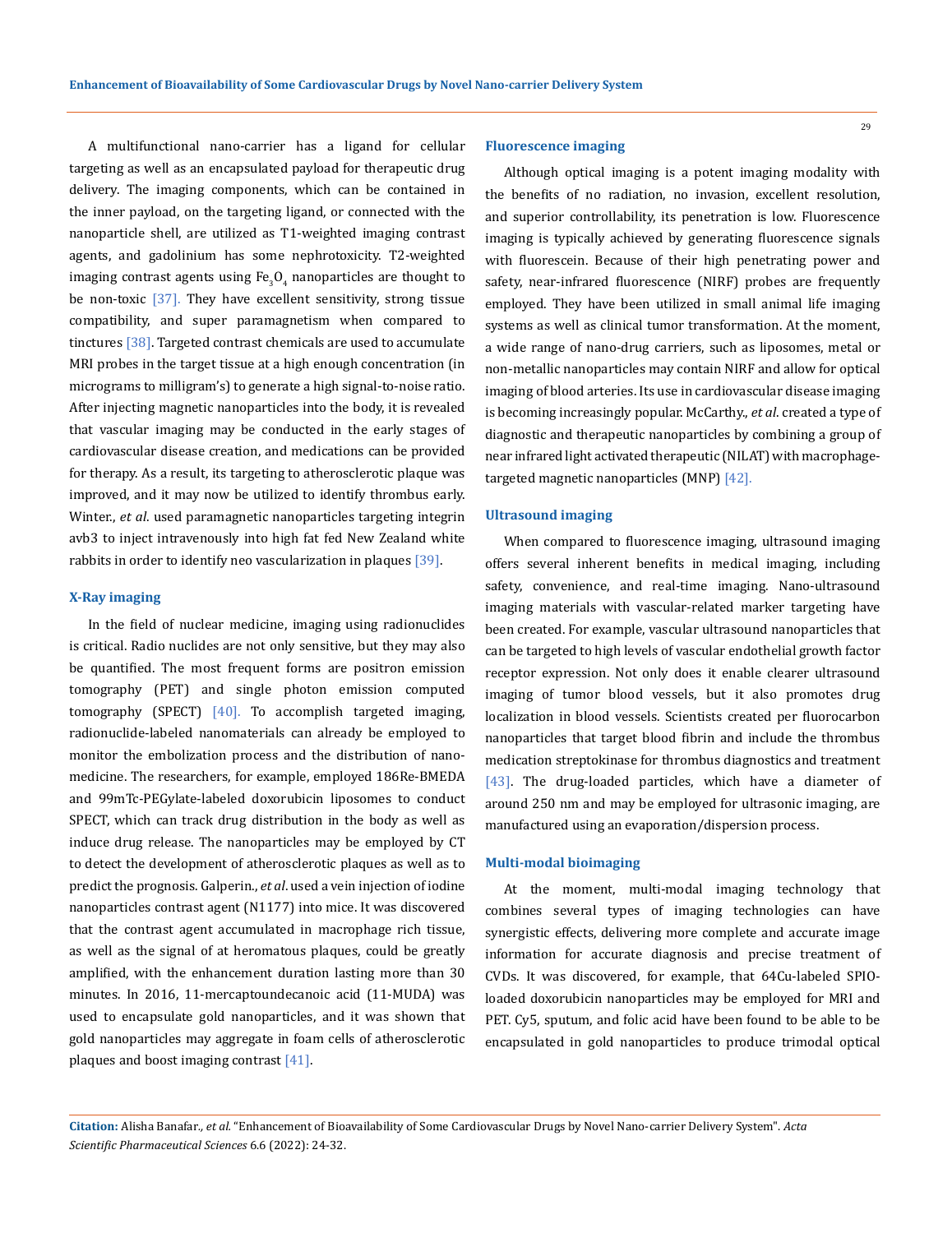imaging, MRI, and CT imaging in mice  $[44]$ . This multimodal imaging and integration of diagnosis and treatment will be a new direction for the development of cardiovascular nano-medicine in the future.

## **Application of the NDDSs in the treatment of CVDs**

In AS, the Nano DDSs the most prevalent kind of CVD is AS, which frequently leads to a stroke or heart attack. Endothelial dysfunction is the first step in the development of AS. Plaque-induced coronary artery narrowing can result in ischemic cardiomyopathy, whereas plaque rupture can result in an acute myocardial infarction. Increased vascular permeability, Platelet endothelial cell adhesion molecules (PECAM) expression, macrophage aggregation, and protease expression are all mechanisms of plaque instability that can be treated. The medication may be administered to atherosclerotic plaques via a nanodrug carrier, thereby extending the half-life of drug plasma, increasing the concentration of lesions, and lowering the risk of stroke. These nano-drug carriers' therapy tactics include controlling lipoprotein levels, lowering inflammation, blocking neovascularization, and preventing coagulation, among other things. These therapy techniques are employed as therapies to slow the progression of AS, decrease plaque area, and stabilize susceptible plaques  $[45]$ . In Hypertension, the NDDSs Angiotensin converting enzyme inhibitors, vascular angiotensin antagonists, central sympathetic nerve medicines, adrenergic receptor blockers, diuretics, and vasodilators are being used to treat hypertension. All of these antihypertensive therapeutic medicines, however, have evident flaws, such as short plasma half-life, limited bioavailability, toxic and side effects (upper respiratory tract abstraction, angioedema, reflex tachycardia, strong hypotensive impact, and so on). Olmesartan has been transformed into a nanoemulsion system by certain researchers. When compared to the standard dosage, the nanoemulsion group has a superior blood pressure lowering impact, longer maintenance duration, and can reduce the dose by nearly three times [46].

## **Safety of the nano DDSs**

As nanomaterials research advances, a growing number of nanomaterials are created as NDDSs, but their future application is limited by their unknown toxicity and a lack of systematic analysis of the materials themselves. When particle size approaches the nano-scale scale, it exhibits a strong surface effect, a small scale effect, a quantum scale effect, and a macroscopic quantum

tunneling effect  $[47]$ . Few research have been conducted on the toxicity of NDDSs, particularly on cardiovascular damage. However, the cardiovascular system is thought to be the primary location of NDDS-induced damage, with a significant influence on illness prognosis. Studies have revealed that nanomaterials could enter the blood circulation through respiratory tract, digestive tract, skin and other mucous membranes, and inevitably interacted with the blood system, immune system and other organs or tissues including plasma proteins and immune proteins, blood cells and immune cells, and so on.



**Figure 4:** Schematic diagram of nanoparticles-mediated gene and drug delivery. Nano-carrier system (NCS) encapsulates or adsorbs a drug, therapeutic foreign gene molecule on its surface, and also couples a specific targeting molecule to the

surface of the nano-carrier and then binds to a cells surface-specific receptor through a targeting molecule. This enables safe and effective targeted genes and drug treatment.

## **Conclusion and Future Perspective**

In conclusion, the nano-carrier, as an effective, selective, and adjustable intracellular drug delivery technology, has demonstrated distinct benefits in the diagnosis and treatment of CVDs. It may successfully tackle the difficulties of targeting, local drug delivery, controlled release, sustained release, and toxicity while progressing toward a multifunctional and integrated direction of diagnostic and therapy. With the advancement of nanotechnology and the advancement of research into the molecular pathogenic mechanisms of CVDs, the use of Nano DDSs will be encouraged and new procedures and approaches for clinical diagnosis and

**Citation:** Alisha Banafar*., et al.* "Enhancement of Bioavailability of Some Cardiovascular Drugs by Novel Nano-carrier Delivery System". *Acta Scientific Pharmaceutical Sciences* 6.6 (2022): 24-32.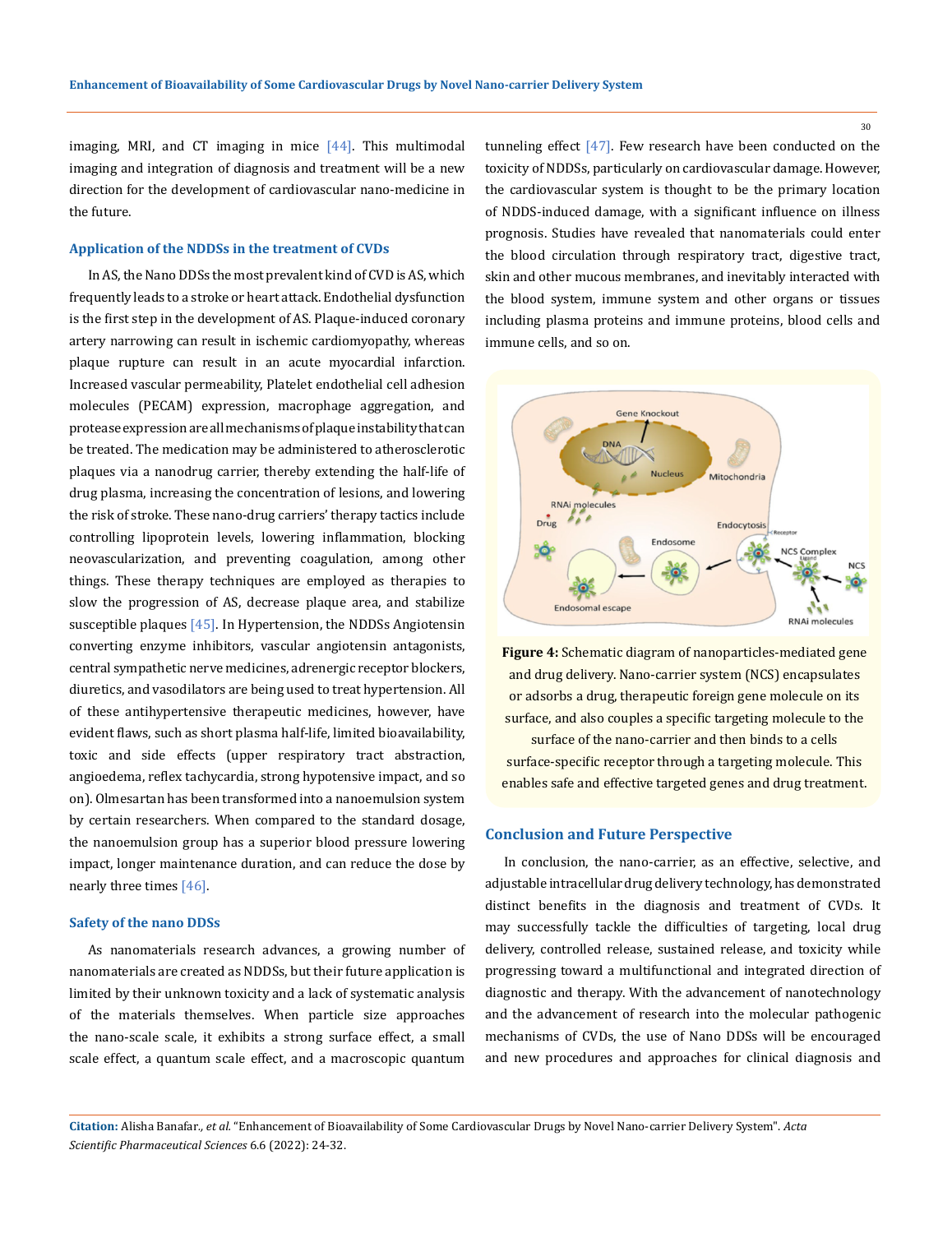therapy will be developed. Furthermore, because research on these nano-carriers is still in its early stages, many questions remain unanswered. The primary problem in the field of nano-biomedicine in the future is how to address the biocompatibility of nano-drugloaded particles themselves or their breakdown products.

## **Bibliography**

- 1. Chandrasekhar S., *et al*[. "Microarrays and microneedle](https://www.tandfonline.com/doi/abs/10.1517/17425247.2013.797405?journalCode=iedd20)  [arrays for delivery of peptides, proteins, vaccines and other](https://www.tandfonline.com/doi/abs/10.1517/17425247.2013.797405?journalCode=iedd20)  applications". *[Expert Opinion on Drug Delivery](https://www.tandfonline.com/doi/abs/10.1517/17425247.2013.797405?journalCode=iedd20)* 10 (2013): [1155-1170.](https://www.tandfonline.com/doi/abs/10.1517/17425247.2013.797405?journalCode=iedd20)
- 2. Rabl P., *et al*[. "A quantum spin transducer based on](https://www.nature.com/articles/nphys1679)  [nanoelectromechanical resonator arrays".](https://www.nature.com/articles/nphys1679) *Nature Physics* 6 [\(2010\): 602-608.](https://www.nature.com/articles/nphys1679)
- 3. Shabnashmi PS., *et al*[. "Therapeutic applications of Nanorobots-](https://www.scholarscentral.com/pdfs/136333/therapeutic-applications-of-nanorobots-respirocytes-and-microbivores.pdf)[Respirocytes and Microbivores".](https://www.scholarscentral.com/pdfs/136333/therapeutic-applications-of-nanorobots-respirocytes-and-microbivores.pdf) *Journal of Chemical and [Pharmaceutical Research](https://www.scholarscentral.com/pdfs/136333/therapeutic-applications-of-nanorobots-respirocytes-and-microbivores.pdf)* 8 (2016): 605-609.
- 4. Kadam RS., *et al*[. "Nano-advantage in enhanced drug delivery](https://pubmed.ncbi.nlm.nih.gov/22498894/)  [with biodegradable nanoparticles: Contribution of reduced](https://pubmed.ncbi.nlm.nih.gov/22498894/)  clearance". *[Drug Metabolism and Disposition](https://pubmed.ncbi.nlm.nih.gov/22498894/)* 40 (2012): 1380- [1388.](https://pubmed.ncbi.nlm.nih.gov/22498894/)
- 5. Jahan ST., *et al*[. "Targeted Therapeutic Nanoparticles: An](https://pubmed.ncbi.nlm.nih.gov/29464123/)  [Immense Promise to Fight against Cancer".](https://pubmed.ncbi.nlm.nih.gov/29464123/) *Journal of Drug Delivery* [2017 \(2017\): 9090325.](https://pubmed.ncbi.nlm.nih.gov/29464123/)
- 6. Shreffler JW., *et al*[. "Overcoming Hurdles in Nanoparticle](https://www.mdpi.com/1422-0067/20/23/6056)  [Clinical Translation: The Influence of Experimental Design](https://www.mdpi.com/1422-0067/20/23/6056)  and Surface Modification". *[International Journal of Molecular](https://www.mdpi.com/1422-0067/20/23/6056)  Sciences* [20 \(2019\): 6056.](https://www.mdpi.com/1422-0067/20/23/6056)
- 7. Ernsting MJ., *et al*[. "Factors controlling the pharmacokinetics,](https://pubmed.ncbi.nlm.nih.gov/24075927/)  [biodistribution and intratumoral penetration of nanoparticles".](https://pubmed.ncbi.nlm.nih.gov/24075927/)  *[Journal of Controlled Release](https://pubmed.ncbi.nlm.nih.gov/24075927/)* 172 (2013): 782-794.
- 8. Wu W., *et al*[. "Endogenous pH-responsive nanoparticles with](https://pubmed.ncbi.nlm.nih.gov/29896301/)  [programmable size changes for targeted tumor therapy and](https://pubmed.ncbi.nlm.nih.gov/29896301/)  [imaging applications".](https://pubmed.ncbi.nlm.nih.gov/29896301/) *Theranostics* 8 (2018): 3038-3058.
- 9. Bhatia S. "Nanoparticles Types, Classification, Characterization, Fabrication Methods and Drug Delivery Applications". In Natural Polymer Drug Delivery Systems: Nanoparticles, Plants, and Algae; Bhatia, S., Ed.; Springer International Publishing: Cham, Switzerland (2016): 33-93.
- 10. Nakamura Y., *et al*[. "Nanodrug Delivery: Is the Enhanced](https://pubs.acs.org/doi/10.1021/acs.bioconjchem.6b00437)  [Permeability and Retention Effect Sufficient for Curing](https://pubs.acs.org/doi/10.1021/acs.bioconjchem.6b00437)  Cancer?" *[Bioconjugate Chemistry](https://pubs.acs.org/doi/10.1021/acs.bioconjchem.6b00437)* 27 (2016): 2225-2238.
- 11. Fang J., *et al*[. "The EPR effect: Unique features of tumor blood](https://www.sciencedirect.com/science/article/abs/pii/S0169409X10000906)  [vessels for drug delivery, factors involved, and limitations and](https://www.sciencedirect.com/science/article/abs/pii/S0169409X10000906)  augmentation of the effect". *[Advanced Drug Delivery Reviews](https://www.sciencedirect.com/science/article/abs/pii/S0169409X10000906)* [63 \(2011\): 136-151.](https://www.sciencedirect.com/science/article/abs/pii/S0169409X10000906)
- 12. Yu MK., *et al*[. "Targeting Strategies for Multifunctional](https://www.ncbi.nlm.nih.gov/pmc/articles/PMC3263514/)  [Nanoparticles in Cancer Imaging and Therapy".](https://www.ncbi.nlm.nih.gov/pmc/articles/PMC3263514/) *Theranostics*  [2 \(2012\): 3-44.](https://www.ncbi.nlm.nih.gov/pmc/articles/PMC3263514/)
- 13. Zhang S., *et al*[. "Size-Dependent Endocytosis of Nanoparticles".](https://onlinelibrary.wiley.com/doi/10.1002/adma.200801393)  *[Advances in Material](https://onlinelibrary.wiley.com/doi/10.1002/adma.200801393)* 21 (2009): 419-424.
- 14. Gratton SE., *et al*[. "The effect of particle design on cellular](https://www.pnas.org/doi/full/10.1073/pnas.0801763105)  internalization pathways". *[Proceedings of the National](https://www.pnas.org/doi/full/10.1073/pnas.0801763105)  [Academy of Sciences of the United States of America](https://www.pnas.org/doi/full/10.1073/pnas.0801763105)* 105 (2008): [11613-11618.](https://www.pnas.org/doi/full/10.1073/pnas.0801763105)
- 15. Wang C., *et al*[. "Investigation of endosome and lysosome](https://www.sciencedirect.com/science/article/abs/pii/S0169409X16302551)  [biology by ultra pH-sensitive nanoprobes".](https://www.sciencedirect.com/science/article/abs/pii/S0169409X16302551) *Advanced Drug [Delivery Reviews](https://www.sciencedirect.com/science/article/abs/pii/S0169409X16302551)* 113 (2017): 87-96.
- 16. Casey JR., *et al*[. "Sensors and regulators of intracellular pH".](https://www.nature.com/articles/nrm2820)  *[Nature Reviews Molecular Cell Biology](https://www.nature.com/articles/nrm2820)* 11 (2010): 50-61.
- 17. Walkey CD., *et al*[. "Nanoparticle size and surface chemistry](https://pubs.acs.org/doi/10.1021/ja2084338)  [determine serum protein adsorption and macrophage](https://pubs.acs.org/doi/10.1021/ja2084338)  uptake". *[Journal of the American Chemical Society](https://pubs.acs.org/doi/10.1021/ja2084338)* 134 (2012): [2139-2147.](https://pubs.acs.org/doi/10.1021/ja2084338)
- 18. Hsu HJ., *et al*[. "Dendrimer-based nanocarriers: A versatile](https://pubmed.ncbi.nlm.nih.gov/27126551/)  platform for drug delivery". *[Wiley Interdisciplinary Reviews.](https://pubmed.ncbi.nlm.nih.gov/27126551/)  [Nanomedicine and Nanobiotechnology](https://pubmed.ncbi.nlm.nih.gov/27126551/)* 9 (2017): 1-21.
- 19. Palmerston Mendes L., *et al*. "Dendrimers as Nanocarriers for Nucleic Acid and Drug Delivery in Cancer Therapy". *Molecules*  22 (2017): 1401.
- 20. Crucho CIC., *et al*[. "Polymeric nanoparticles: A study on](https://www.sciencedirect.com/science/article/pii/S092849311732163X)  [the preparation variables and characterization methods".](https://www.sciencedirect.com/science/article/pii/S092849311732163X)  *[Materials Science and Engineering: C](https://www.sciencedirect.com/science/article/pii/S092849311732163X)* 80 (2017): 771-784.
- 21. Letchford K., *et al*[. "In vitro human plasma distribution of](https://pubmed.ncbi.nlm.nih.gov/18762253/)  [nanoparticulate paclitaxel is dependent on the physicochemical](https://pubmed.ncbi.nlm.nih.gov/18762253/)  [properties of poly \(ethylene glycol\)-block-poly \(caprolactone\)](https://pubmed.ncbi.nlm.nih.gov/18762253/)  nanoparticles". *[European Journal of Pharmaceutics and](https://pubmed.ncbi.nlm.nih.gov/18762253/)  [Biopharmaceutics](https://pubmed.ncbi.nlm.nih.gov/18762253/)* 71 (2009): 196-206.
- 22. Ahmad Z., *et al*[. "Polymeric micelles as drug delivery vehicles".](https://pubs.rsc.org/en/content/articlelanding/2014/ra/c3ra47370h)  *RSC Advances* [4 \(2014\): 17028-17038.](https://pubs.rsc.org/en/content/articlelanding/2014/ra/c3ra47370h)

**Citation:** Alisha Banafar*., et al.* "Enhancement of Bioavailability of Some Cardiovascular Drugs by Novel Nano-carrier Delivery System". *Acta Scientific Pharmaceutical Sciences* 6.6 (2022): 24-32.